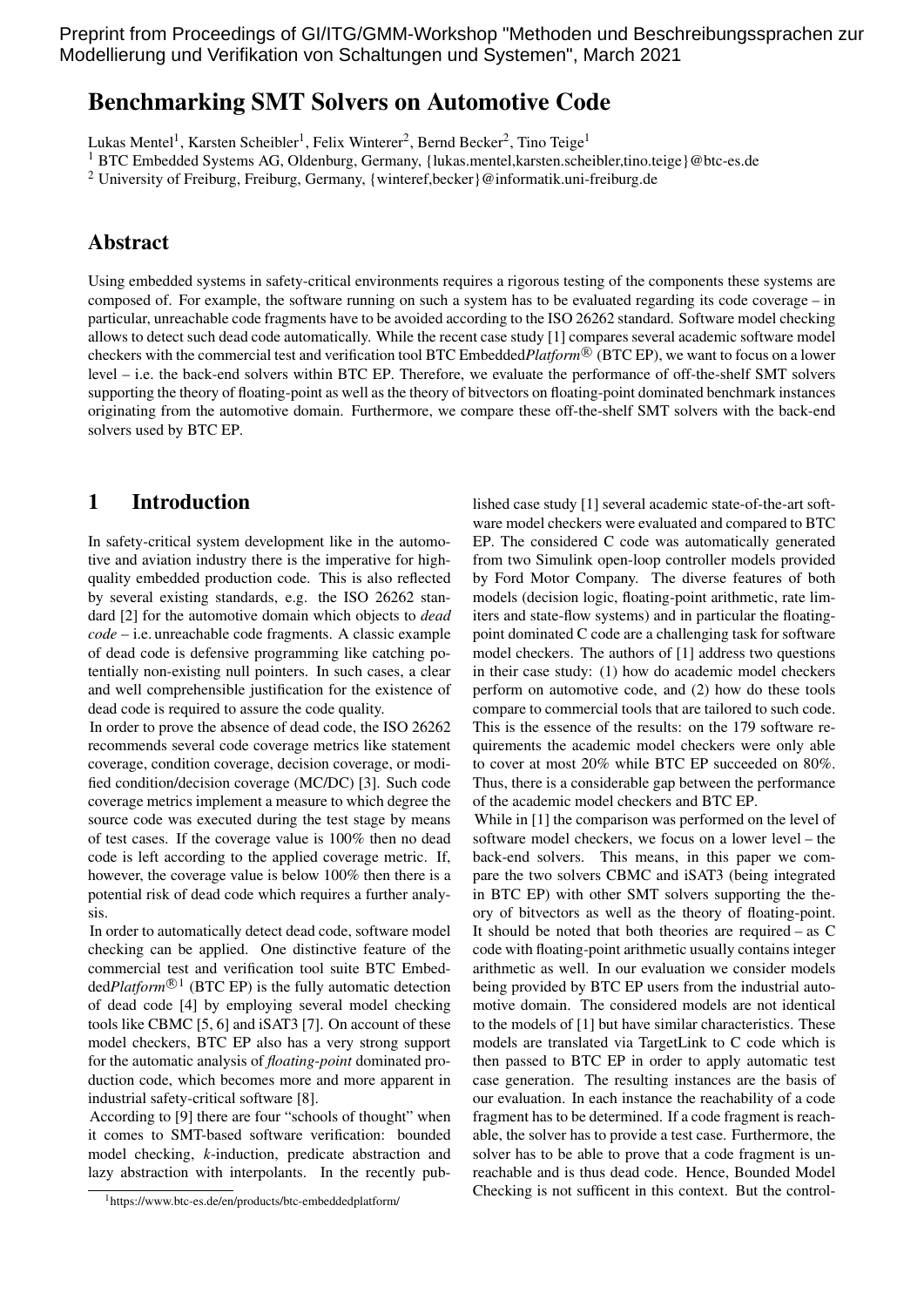flow structure in the instances allows a direct application of *k*-induction – this comes due to the special characteristics of the C code which encodes an open-loop controller. With our evaluation we want to answer similar questions as [1]:

- 1. How do off-the-shelf SMT solvers perform on instances originating from automotive code?
- 2. How do these solvers compare to the back-end solvers used in the commercial tool BTC EP – in particular when considering the default time limit of 60 seconds of BTC EP?

The structure of the paper is as follows. While Section 2 introduces the considered solvers, Section 3 describes the benchmark instances being solved by all solvers. The experimental results are evaluated in Section 4. Finally, Section 5 concludes the paper.

# 2 Solvers

Before introducing the solvers, we give a brief overview of the techniques used by the solvers – namely BMC, *k*induction and Craig Interpolation.

Informally, when perfoming model checking the system to be verified is abstracted into a set of states and a relation which represents allowed transitions from one state to another. Thus, this transition relation restricts how the state of the system evolves over time. Let *I* denote the set of initial states of the system and let *T* denote the transition relation. Usually, it is checked whether a certain set of states (denoted by *P*) is never left – or in other words: it is checked whether it is possible to reach states outside of *P*, i.e. states in  $\neg P$ .

Representing *I*, *T* and  $\neg P$  as SMT formulas allows the application of Bounded Model Checking (BMC) [10] in order to determine whether it is possible to reach states in  $\neg P$ . This is achieved by solving a sequence of formulas – one formula for each transition step  $0,1,\ldots,k$ . The resulting formulas are composed of instances of *I*, *T* and  $\neg P$ . The subscript indicates in which time frame the formula is instantiated.

\n
$$
\text{BMC}_0: I_0 \wedge \neg P_0
$$
\n

\n\n $\text{BMC}_1: I_0 \wedge T_{0,1} \wedge \neg P_1$ \n

\n\n $\text{BMC}_2: I_0 \wedge T_{0,1} \wedge T_{1,2} \wedge \neg P_2$ \n

\n\n $\cdots$ \n

\n\n $\text{BMC}_k: I_0 \wedge \left( \bigwedge_{i=0}^{k-1} T_{i,i+1} \right) \wedge \neg P_k$ \n

The formulas are solved step-by-step as long as they are unsatisfiable. If a BMC*<sup>i</sup>* formula becomes satisfiable, it is proven that states contained in  $\neg P$  are reachable in *i* transition steps. On the other hand, if all formulas up to  $BMC_k$ are unsatisfiable, it is only proven that the states in  $\neg P$  are unreachable in up to  $k$  transition steps – but it would be more desirable to know that this is always the case, i.e. not bounded by *k* but unbounded for all transition steps. Obtaining an unbounded result can be achieved by exploiting the knowledge proven by the BMC formulas. If all formulas up to  $BMC_{k-1}$  are unsatisfiable, it is known that the reachable states in up to *k*−1 transition steps are within *P*. Hence, this knowledge can be incorporated into BMC*k*:

$$
{\rm BMC}_k: \quad I_0\wedge\left(\bigwedge_{i=0}^{k-1}(P_i\wedge T_{i,i+1})\right)\wedge \neg P_k
$$

Let the suffix of  $BMC_k$  be denoted by  $IND_k$ :

$$
\text{IND}_k: \quad \left(\bigwedge_{i=0}^{k-1} (P_i \wedge T_{i,i+1})\right) \wedge \neg P_k
$$

Thus, if  $IND_k$  is unsatisfiable, it is proven that all  $BMC_i$ with  $i > k$  will be unsatisfiable as well – as they contain a similar suffix when neglecting variable renaming due to different time frame instantiations. Basically, solving an alternating sequence of BMC and IND formulas is the idea of the *k*-induction approach presented in [11].

Craig Interpolation [12] is another approach in order to obtain unbounded results. This approach also exploits knowledge gained during the solving process of a BMC formula – but in quite a different way. If a BMC formula is unsatisfiable, the solver has internally built a proof tree. Based on this proof tree an interpolant is created which represents an overapproximation of the reachable states. Afterwards, BMC-like formulas are solved – i.e.*I* is replaced with an interpolant and further interpolants are created. Additionally, it is checked whether the created interpolants reach a fixed-point – in such a case it is proven that all states in  $\neg P$  are unreachable. On the other hand, if a BMClike instance becomes satisfiable it is required to build the according BMC*<sup>i</sup>* instance and solve it from scratch in order to check whether there is indeed a solution.

While *k*-induction does not require special support from the used solver, Craig Interpolation requires access to the proof tree in order to create interpolants. Therefore, in our evaluation most of the solvers rely on *k*-induction – only iSAT3 uses Craig Interpolation.

With IC3 [13] and its extended variant PDR [14] there is a third approach for unbounded results. Similar to Craig Interpolation, IC3 requires solver support in order to perform an efficient generalization. Although IC3 is included in a recent prototype of iSAT3 [15, 16], we do not consider this prototype within this paper as we focus on the techniques that are available in the current release version of iSAT3 being included in BTC EP. Furthermore, we do not consider the SMT solvers XSat [17] and goSAT [18]. Both solvers support the theory of floating-point – but cannot handle the theory of bitvectors. Thus, they are incapable of solving the instances considered in this paper. Additionally, both solvers are incomplete – i.e. they cannot prove that a formula is unsatisfiable and are therefore unable to detect dead code. We evalute the following solvers:

- Z3 [19] in version  $4.8.9^2$ .
- CVC4 [20] in version  $1.8<sup>3</sup>$ .
- MathSAT5 [21] in version  $5.6.5<sup>4</sup>$ .
- Bitwuzla [22] in version  $20201208^5$ . Bitwuzla is the successor of Boolector [23].

<sup>2</sup>Taken from https://github.com/Z3Prover/z3/releases/

<sup>3</sup>Taken from https://github.com/CVC4/CVC4/releases/

<sup>4</sup>Taken from https://mathsat.fbk.eu/download.html

<sup>5</sup>Provided by the Bitwuzla authors via Email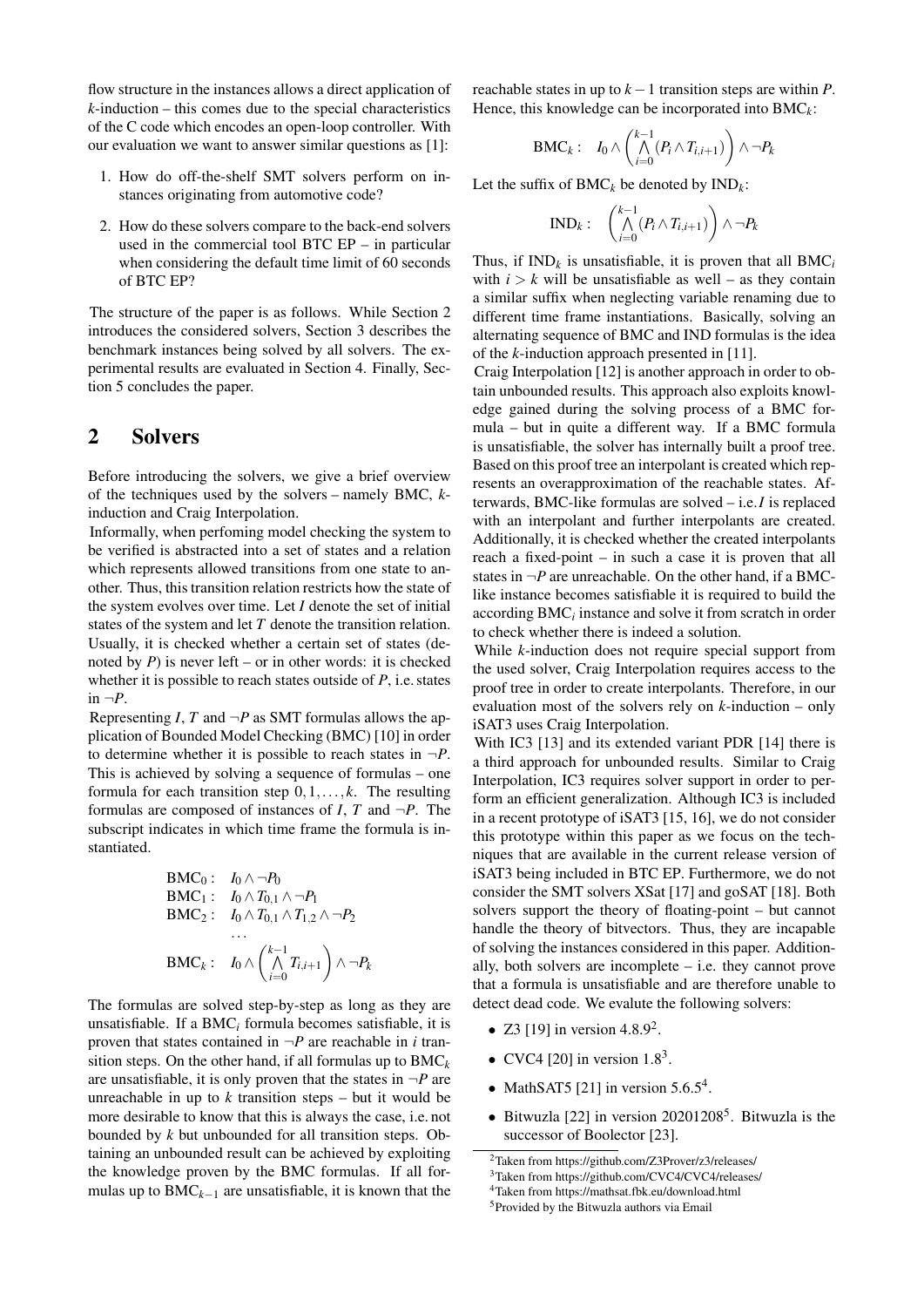- CBMC [5, 6] in version  $5.12.4^6$ . We use CBMC within our wrapper tool EP-CBMC which also implements *k*-induction.
- iSAT3 [7] in version  $0.08.1 20201103^7$ .

```
; SMT2: Z3, CVC4, MathSAT5, Bitwuzla
(set-logic QF_BVFP)
(set-option :produce-models true)
(declare-fun x () Float64)
(declare-fun y () Float64)
(declare-fun z () Float64)
(define-fun const_1 () Float64
  (fp #b0 #b01111111111 #x0000000000000))
(assert (fp.eq (fp.div RNE (fp.div RNE x y) z) const_1))
(check-sat)
(get-model)
(syst)/* C: CBMC */
double nondet_double(void);
int main(void) {
  double x = nondet_double();
  double y = nondet_double();double z = nondet_double();int result = 0;
  if ((x / y) / z == 1.0) result = 1;
__CPROVER_assert((result == 0), "result == 0");
  return (0);
}
   extended HYS: iSAT3
DECL
  - NaN is always allowed and not part of the interval
cl_double [cl_double_neginf,cl_double_posinf] x, y, z;
EXPR
```

```
define const_1 = c1 double constant(1):
define div_1 = cl_double_div(x, y);
define div_2 = cl_double_div(div_1, z);
cl_double_equal(div_2, const_1);
```

| Solver           | Runtime in seconds | Memory in MB |
|------------------|--------------------|--------------|
| CVC <sub>4</sub> | 7051.36            | 12320        |
| 73               | 214.53             | 605          |
| MathSAT5         | 2.13               | 149          |
| <b>Bitwuzla</b>  | 0.33               | 65           |
| <b>CBMC</b>      | 0.19               | 30           |
| iSAT3            | 0.01               |              |

Figure 1 Small example benchmark with two floatingpoint divisions in three different encodings: SMT2, C and HYS. The runtime and memory needed by each solver is shown as well.

The solvers Z3, CVC4, MathSAT5, Bitwuzla natively support the SMT2 format while CBMC requires a C program as input – iSAT3 expects its input to be in HYS format. This has historical reasons as iSAT3 and its predecessors HySAT [24] and iSAT [25, 26, 27] were originally developed for the verification of hybrid systems. Although all three solvers support linear and non-linear arithmetic as well as transcendental functions, they expect that every variable is bounded – which is a reasonable assumption in the context of hybrid systems. With this restriction the

support for the SMT2 format did not made sense as SMT2 is not aware of explicit variable bounds. After adding the support for accurate floating-point reasoning in iSAT3 [28] there was no pressing need to add support for the SMT2 format – in particular, as the HYS input language provides cast operations between floating-point and bitvector types which are not directly available in SMT2<sup>8</sup>.

The solvers Z3, CVC4, MathSAT5, Bitwuzla and CBMC use *bit-blasting* to translate the given SMT formula into a SAT formula. The translation of CVC4 and Bitwuzla can be seen as a two-stage process, because both solvers natively support the theory of bitvectors and use SymFPU [29] to encode floating-point operations at the level of bitvectors. Furthermore, according to [30] and [22] both solvers use CaDiCaL [31] as back-end SAT solver.

We use CBMC with the command line option --refine. With this option CBMC starts with a coarser encoding of the floating-point values and refines the encoding in case of spurious solutions. In our experience this helps to improve the overall performance.

Besides bit-blasting there exist interval based approaches to solve SMT formulas with floating-point arithmetic. In particular, iSAT3 [28, 7] builds on this technique. Furthermore, with the approach of [32] there is an interval-based floating-point reasoning available for MathSAT5 – but to the best of our knowledge this implementation is not enabled by default. We refer the reader to [28] for a comparison with iSAT3.

Usually, interval-based techniques have advantages for operations like addition, subtraction, multiplication and division in comparison to bit-blasting. Figure 1 shows a small example with two floating-point divisions encoded in SMT2, C and HYS to demonstrate this. In particular the bit-blasting based solver CVC4 is unable to solve this instance within one hour while iSAT3 solves it immediately. Bitwuzla and CBMC perform quite well – probably due to further optimizations, e.g. stochastic local search [22]. On the other hand, bitwise operations are usually handled more efficiently by solvers based on bit-blasting compared to interval-based solvers. Thus, depending on the characteristics of the instance to be solved one technique might outperform the other.

As CBMC has no built-in support for *k*-induction, the tool chain within BTC EP prepares different input files for CBMC in order to perform BMC and IND checks. Thus, multiple CBMC calls are required for *k*-induction – for a better distinguishability we call the resulting wrapper EP-CBMC. In order to reduce the number of calls, only  $IND<sub>2</sub>$ is considered in the default settings of EP-CBMC.

Regarding the SMT2 solvers Z3, CVC4, MathSAT5 and Bitwuzla the instances are prepared differently. While CBMC and iSAT3 create and solve the BMC*<sup>i</sup>* formulas internally, the SMT2 format does not provide a direct support for BMC. On the other hand, it is possible to interact with an SMT2 solver by redirecting the standard input and output channels. Furthermore, the push and pop statements within the SMT2 language allow to add and remove formula parts. Thus, it is possible to solve an alternating sequence of BMC and IND formulas with an SMT2 solver.

<sup>6</sup>Taken from https://github.com/diffblue/cbmc/releases/

<sup>7</sup>Not publicly available, included in BTC EP 2.8.

<sup>8</sup>The cast operations in iSAT3 always have defined behavior.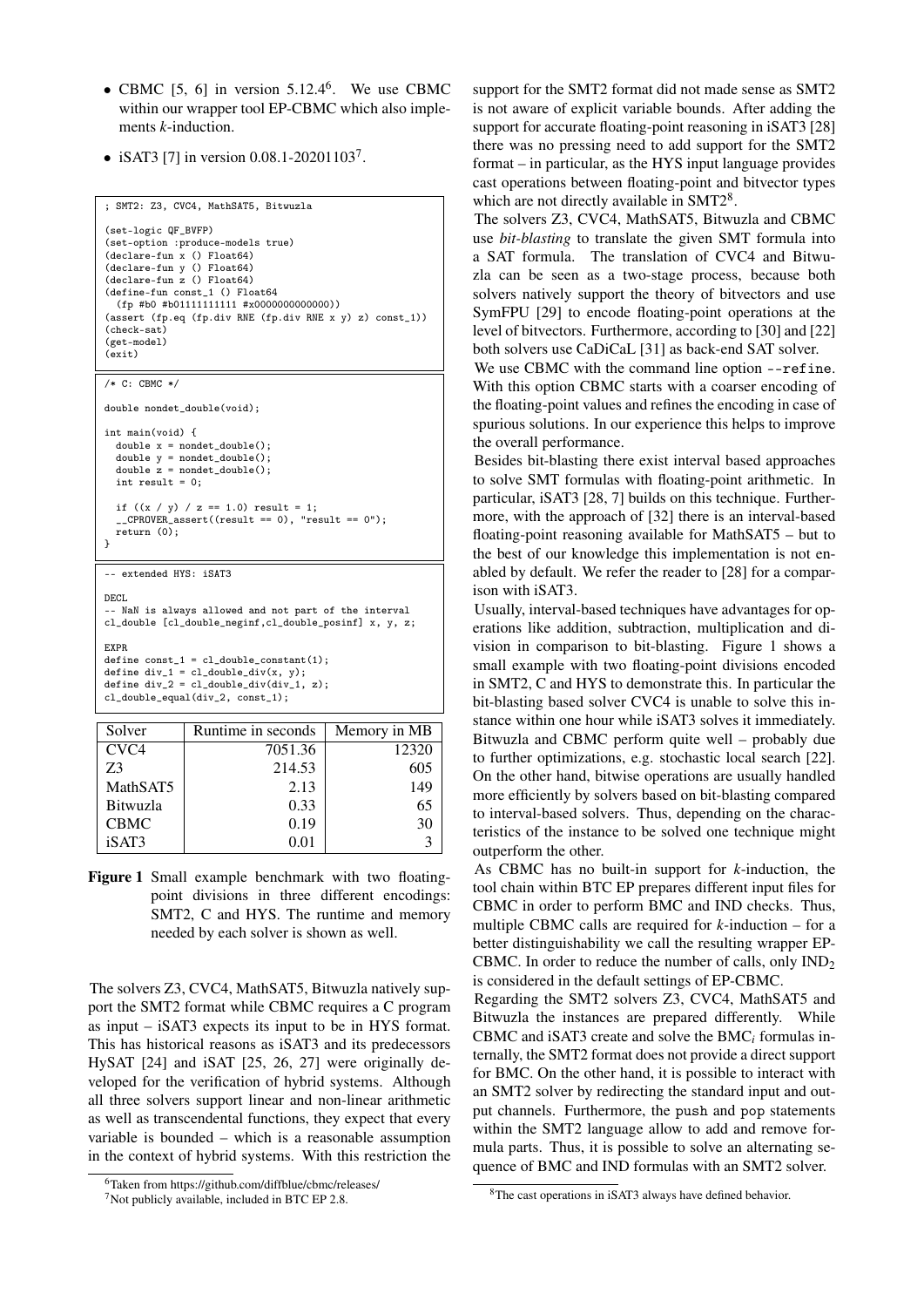|                   |                  | Floating-point variables |   |                 |                 |                 |       |                |                |       |                |          |                  |         |              |
|-------------------|------------------|--------------------------|---|-----------------|-----------------|-----------------|-------|----------------|----------------|-------|----------------|----------|------------------|---------|--------------|
|                   |                  | $\circ$                  |   | $2-4$           | $5 - 9$         | $10 - 14$       | 15-19 | 20-34          | $35 - 49$      | 50-74 | 75-99          | 100-149  | 150-199          | 200-249 | $\mathsf{M}$ |
|                   | $\boldsymbol{0}$ | 362                      |   | 243             | 172             | 107             | 32    | 20             |                |       |                |          |                  |         | 936          |
|                   |                  |                          |   | 5               | 22              | 66              |       | 136            | 16             |       |                |          |                  |         | 245          |
|                   | $2 - 4$          | 392                      |   | 342             | 70              | 103             |       | 136            | 12             |       |                |          |                  |         | 1055         |
|                   | $5-9$            | 128                      | 7 | 566             |                 | 172             |       | $\overline{8}$ | $\overline{2}$ |       |                |          |                  |         | 883          |
|                   | $10 - 14$        | 150                      |   | 11              |                 |                 |       |                |                |       |                |          |                  |         | 161          |
| Integer variables | $15-19$          | 40                       |   | 30              | 54              | $\overline{2}$  |       |                |                |       |                |          |                  |         | 126          |
|                   | 20-34            | 83                       |   | $\overline{26}$ | $\overline{25}$ | $\overline{15}$ |       |                |                |       |                |          |                  |         | 149          |
|                   | 35-49            |                          |   | 40              |                 |                 |       |                |                |       |                |          |                  | 78      | 118          |
|                   | 50-74            |                          |   | 22              | 29              |                 |       |                |                |       |                |          |                  |         | 51           |
|                   | 75-99            |                          |   |                 |                 |                 |       | 775            | 452            |       |                |          |                  |         | 1227         |
|                   | 100-149          |                          |   |                 |                 |                 |       |                | 1282           | 1562  |                |          |                  |         | 2844         |
|                   | 150-199          |                          |   |                 | 983             |                 |       |                |                |       |                |          |                  |         | 983          |
|                   | Σ                | 1155                     | 7 | 1285            | 1355            | 465             | 32    | 1075           | 1764           | 1562  | $\overline{0}$ | $\theta$ | $\boldsymbol{0}$ | 78      | 8778         |

Table 1 An overview of how many benchmark instances have a certain number of integer and floating-point variables. For a compact representation the variable numbers are bucketized, i.e. each line relates to a range of integer variables while each column relates to a range of floating-point variables. For example, there are 78 instances containing between 200 and 249 floating-point variables as well as between 35 and 49 integer variables. Furthermore, there are 362 instances containing only Boolean variables – showing the effect of the cone-of-influence reduction, i.e. not every instance derived from floating-point dominated C code is required to contain floatingpoint or integer variables. Auxiliary variables for subexpressions are not counted here. Furthermore, the numbers relate to one step – for a BMC instance with *k* steps the number of variables has to be multiplied by *k*.

## 3 Benchmarks

The 8778 benchmark instances considered in this paper encode code coverage *goals* – each instance corresponds to one goal, i.e. a code fragment whose reachability has to be determined. In the following we describe the goal derivation in more detail. Additionally, we provide some statistics regarding the resulting benchmark instances – e.g. regarding the number of floating-point variables or the used operations.

Starting from a set of Simulink models provided by BTC EP users from the industrial automotive domain, TargetLink was used to automatically generate production C code for these models. Thus, the obtained C code obeys a specific structure. It can be understood as a reactive program with an unbounded feedback loop divided into three parts: (1) all input values for the current *step* are received, (2) the actual function is executed, and (3) the computed output values are transmitted. Afterwards, the program waits for the next loop iteration.

In order to analyze the coverage of the C code, the code is automatically instrumented to collect coverage information [4]. In a simple form of such an instrumentation each basic block in the C code is accompanied with an auxiliary Boolean variable – also called a goal. This auxiliary variable is initialized with false and is set to true if the basic block is entered. When considering more advanced coverage metrics like modified condition/decision coverage (MC/DC) [3], the instrumentation decomposes an if condition into its Boolean components in order to collect which truth value combinations of the Boolean components were responsible for entering a basic block.

In order to automatically generate test cases, BTC EP translates the C code internally into an intermediate language called SMI. At SMI level further transformations are performed – in particular, inlining of function calls and flattening of complex data structures. As each goal is processed individually, it is beneficial to apply a cone-ofinfluence reduction in order to remove all code fragments being irrelevant for the goal under consideration. Furthermore, depending on the selected back-end solver additional rewritings are performed on SMI level: (1) every loop is unrolled, and (2) the resulting code is transformed into a static single assignment (SSA) form. In the context of this paper, both techniques are always applied.

It is easily possible to translate the SSA form into an SMT formula. Basically, the resulting SMT formula represents one iteration (i.e. one step) of the unbounded feedback loop of the reactive program which encodes the originating Simulink model. Hence, in order to analyze up to *k* iterations, BMC can be applied (cf. Section 2). Thus, if an instance becomes satisfiable in BMC depth *k* the goal is reachable in *k* steps. Furthermore, the obtained satisfying assignment corresponds to a test case of the production C code – certifying the coverage of the goal under consideration. On the other hand, it is also very important to know whether a goal is unreachable as this allows to adjust the coverage information – which is very important in practice in order to conform to standards like ISO 26262 [2]. As explained in Section 2, the evaluated solvers use *k*-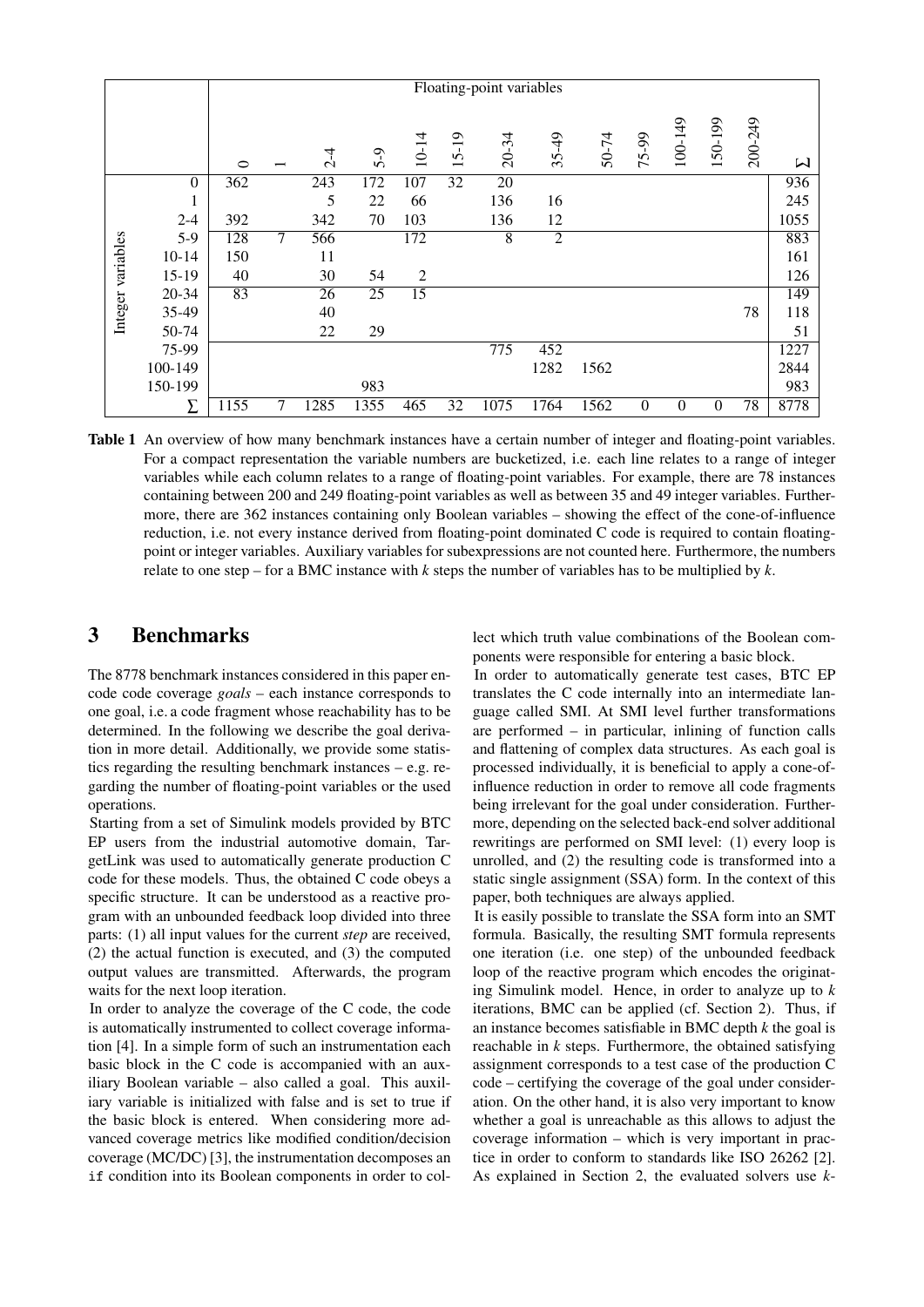|              |     |      |      | ξ<br>- |      |
|--------------|-----|------|------|--------|------|
| Nr. subexpr. | 234 | 1269 | 1403 | 3734   | 2138 |

Table 2 The number of subexpressions used in the benchmark instances. Usually, a subexpression contains between one and three operations. As listed, there are 2138 instances with more than 10000 subexpressions. The numbers relate to one step – for a BMC instance with *k* steps the number of subexpressions has to be multiplied by *k*.

induction or Craig Interpolation to detect unreachable code fragments.

The resulting 8778 benchmark instances contain a mix of Boolean variables, floating-point variables and fixed bitwidth integer variables. Table 1 gives an overview of the number of floating-point and integer variables contained in the instances. The shown numbers relate to one step, i.e. if a BMC instance with 3 steps is considered the numbers have to be tripled. Furthermore, these variables either represent input values or local state variables – auxiliary variables representing the value of a subexpression are not included. Table 2 shows the size of the instances when considering the contained subexpressions. The CBMC encoding requires the declaration of an additional variable for each subexpression while the SMT2 encoding uses define-fun – iSAT3 uses a similar definition in its HYS input language.

Table 3 shows the usage of different operations in the benchmark instances. It should be noted that while C allows different operand types for an operation (e.g. adding an integer and a floating-point variable), this is not allowed in SMI – i.e. explicit casts are required if the operands of an operation have different types. The following operation kinds are listed in Table 3:

- Casts operations: (1) between different floating-point formats, i.e. float and double, (2) between integer and floating-point formats, and (3) between different integer bit-widths.
- Comparison operations regarding floating-point and integer data types, respectively.
- Addition and subtraction operations involving floating-point and integer types, respectively.
- Multiplication and division operations involving floating-point and integer types, respectively.
- Bitwise integer operations.

It can be observed that the benchmark instances contain fewer bitwise operations than arithmetic operations – in particular floating-point arithmetic is used very frequently within the instances.

|                                 | ᠲ    | $10-99$ | 100-999 | 000-9999 | 8000 |
|---------------------------------|------|---------|---------|----------|------|
| Casts fp $\leftrightarrow$ fp   | 2313 | 4158    |         |          |      |
| Casts int $\leftrightarrow$ fp  | 784  | 1119    |         |          |      |
| Casts int $\leftrightarrow$ int | 4066 | 2771    | 287     |          |      |
| Comparisons fp                  | 242  | 3227    | 4159    |          |      |
| Add / sub fp                    | 1488 | 3819    | 904     |          |      |
| Mul / div fp                    | 468  | 2578    | 452     |          |      |
| Comparisons int                 |      | 1526    | 1513    | 4780     | 959  |
| Add / sub int                   | 2651 | 2619    | 1843    |          |      |
| Mul / div int                   | 1542 |         |         |          |      |
| Bitwise int.                    | 1095 |         |         |          |      |

Table 3 An overview of the operations used in the benchmark instances. For each kind of operation (e.g. integer addition and subtraction) the occurrence is divided into buckets. For example, there are 959 instances with more than 10000 integer comparison operations. The numbers relate to one step – for a BMC instance with *k* steps the number of operations has to be multiplied by *k*.

# 4 Experimental Results

We used Z3, CVC4, MathSAT5 and Bitwuzla without any additional command line options. CBMC and iSAT3 were used with their BTC EP default settings. The experiments for Z3, CVC4, MathSAT5, Bitwuzla and iSAT3 were performed on a Linux cluster with Ubuntu 20.04. Each cluster node had 64 GB RAM and two 8-core CPUs running at 2.6 GHz. Per benchmark instance we applied a time limit of 3600 seconds and a memory limit of 8 GB.

For technical reasons EP-CBMC could not be executed in this environment – instead we executed it with the same limits on a computer with a similar CPU also running at 2.6 GHz. Furthermore, the runtime of EP-CBMC also includes the time to translate SMI to C while the runtime of all other solvers does not include this overhead. In most cases the translation time is negligable in comparison to the solving time. Nonetheless, the effect is noticable for instances with very low solving times, i.e. in the second diagram of Figure 2 the blue CBMC curve is slightly above the curves of all other solvers for the first 2000 instances – this is due to the translation overhead. Hence, the number of solved instances of EP-CBMC might increase slightly in a perfect comparison.

In practice, we observed that in most cases it suffices to perform 2-induction – i.e. solving  $IND_2$ . Applying  $k$ induction for every transition step just slows down the solving process without increasing the number of detected dead code instances noticably<sup>9</sup>. Therefore, EP-CBMC applies 2-induction per default. Additionally, this allows to em-

<sup>&</sup>lt;sup>9</sup>While EP-CBMC finds 628 dead code instances with 2-induction, this number increases only slightly to 632 when applying *k*-induction in every transition step.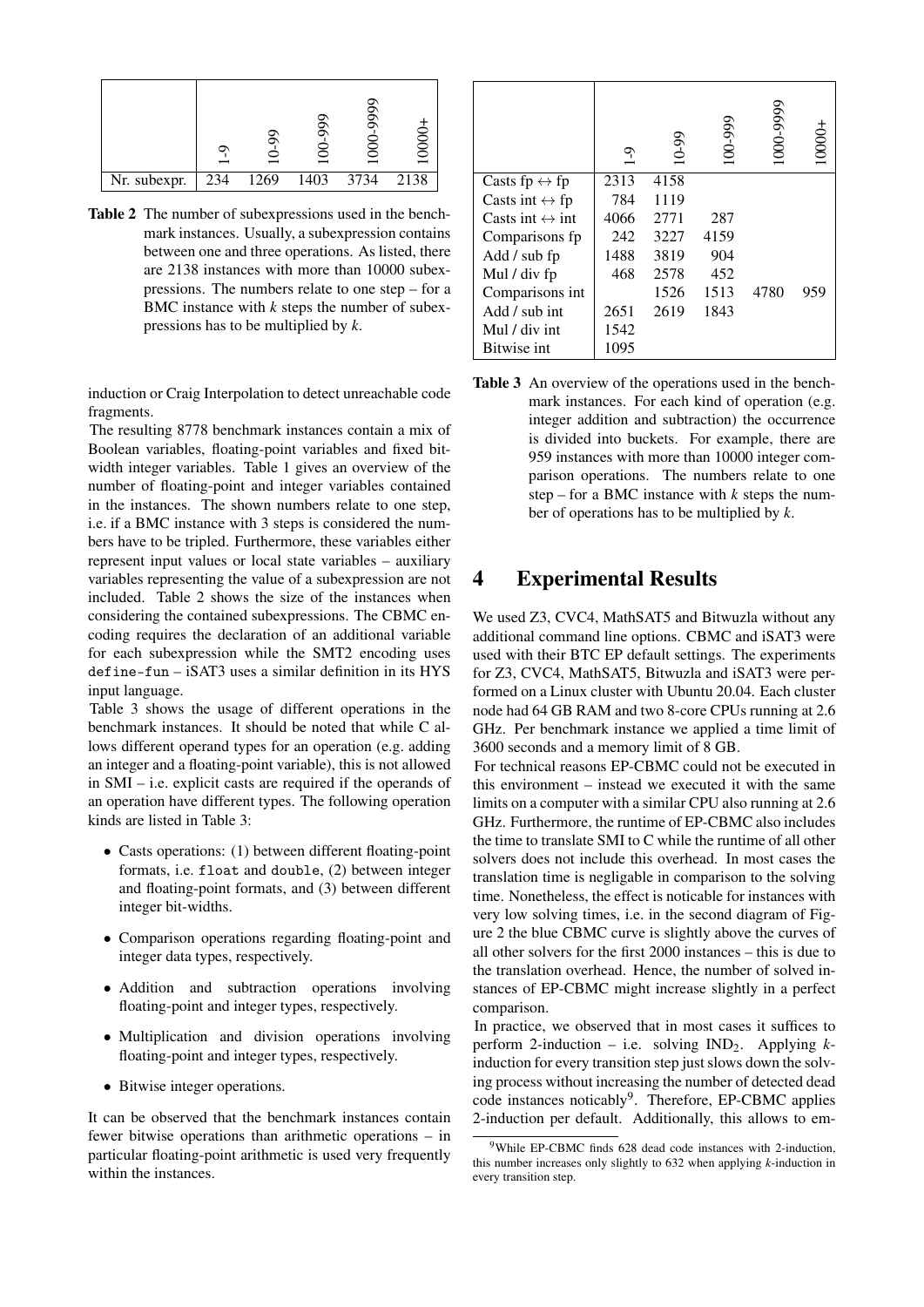

Figure 2 Comparison between Z3, CVC4, MathSAT5, Bitwuzla, CBMC and iSAT3 on a set of 8778 benchmark instances originating from automotive code. While the first diagram is regarding a timeout of 3600 seconds, the second diagram considers only instances solved within 60 seconds – as in practice this is usually the time limit per instance for a solver within BTC EP.

ploy the incremental BMC support of CBMC [6] for BMC*<sup>i</sup>* with  $i \geq 2$ . In contrast, iSAT3 applies Craig Interpolation in every transition step. Furthermore, in order to certify a solution, iSAT3 needs to solve the BMC*<sup>i</sup>* instance from scratch if the according BMC-like formula (which contains an interpolant instead of *I*) becomes satisfiable in transition step *i* (cf. Section 2).

All four SMT2 solvers get an input file per instance. Each file employs incremental solving by using push and pop statements in order to solve a sequence of BMC formulas and one  $IND_2$  formula – similar to EP-CBMC we use 2induction.

### 4.1 Number of Solved Instances

Figure 2 gives an overview of the number of solved instances for all six solvers. While the first diagram considers a timeout of 3600 seconds, the second diagram zooms into the number of instances being solved within 60

seconds – as in practice this is the time limit solvers have to operate with when used within BTC EP.

With a timeout of 3600 seconds Z3 solves the fewest number of instances followed by CVC4 and MathSAT5. Bitwuzla and EP-CBMC seem to perform equally well – except a small difference at the bottom of the diagram. The highest number of instances is solved by iSAT3.

The picture changes when considering a timeout of 60 seconds. This timeout is chosen deliberately as this is the default time limit per instance within BTC EP. Compared to the timeout of 3600 seconds there are two changes: (1) CVC4 solves the fewest instances followed by Z3 and MathSAT5, and (2) there is a noticable gap between Bitwuzla and EP-CBMC, i.e. the small difference between both solvers at the bottom of the first diagram now becomes relevant as EP-CBMC solves considerably more instances than Bitwuzla. As before, iSAT3 solves the highest number of instances.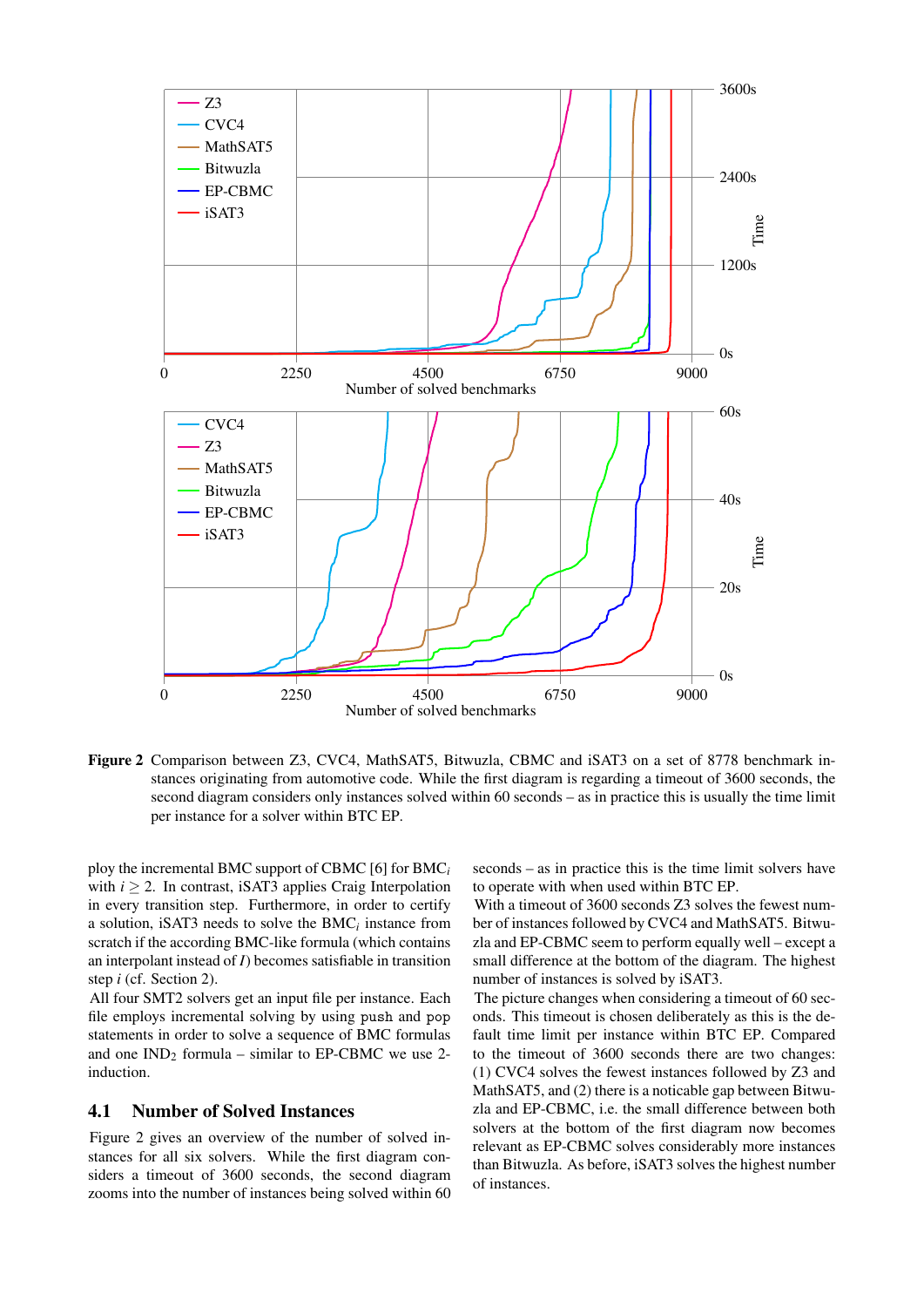Table 4 gives a more detailed view to the solved instances. It can be observed that EP-CBMC and iSAT3 perform equally well regarding the number of test cases (TC) being found – in absolute numbers EP-CBMC performs slightly better. This can be attributed to the fact that EP-CBMC uses incremental BMC starting from transition step 2 while iSAT3 with Craig Interpolation has to solve an additional complete BMC formula from scratch in order to certify the solution. If Bitwuzla is given enough time, it finds two TC instances more than EP-CBMC. Furthermore, with a timeout of 3600 seconds Bitwuzla and EP-CBMC prove 628 instances to be dead code  $(DC)$  – with the 60 seconds timeout Bitwuzla loses 15 instances while EP-CBMC stays nearly constant with 627 instances. Due to Craig Interpolation iSAT3 outperforms all other solvers concerning the number of DC instances – regardless of the timeout. Additionally, the second diagram of Figure 2 reveals that with even lower timeouts (e.g. 10 seconds) iSAT3 finds the highest number of TC instances – this is not surprising as the set of instances contain few bitwise operations and many arithmetic operations which is advantageous for iSAT3 with its interval-based approach.

|                  |      | Timeout 60 sec. |      | Timeout 3600 sec. |     |      |  |
|------------------|------|-----------------|------|-------------------|-----|------|--|
| Solver           | TC.  | DC              | T/M  | TC.               | DC  | T/M  |  |
| Z3               | 4123 | 537             | 4118 | 6359              | 577 | 1842 |  |
| CVC <sub>4</sub> | 3431 | 384             | 4963 | 7074              | 541 | 1163 |  |
| MathSAT5         | 5624 | 423             | 2731 | 7434              | 626 | 718  |  |
| <b>Bitwuzla</b>  | 7135 | 613             | 1030 | 7666              | 628 | 484  |  |
| <b>EP-CBMC</b>   | 7642 | 627             | 509  | 7664              | 628 | 486  |  |
| iSAT3            | 7624 | 970             | 184  | 7662              | 983 | 133  |  |

Table 4 The number of found test cases (TC) and instances with dead code (DC) regarding a timeout of 60 seconds and 3600 seconds, respectively. Furthermore, the number of unsolved instances due to timeout or memout (T/M) is shown as well.

Regarding the number of TC and DC instances Bitwuzla outperforms the remaining three SMT2 solvers remarkably. When considering only the solved TC instances, then MathSAT5 is closest to Bitwuzla. Regarding solved DC instances, it depends on the timeout whether Z3 or MathSAT5 perform better. In general, it seems Z3 performs quite well on DC instances – in particular compared to CVC4. Thus, when considering TC and DC instances separately, Z3 outperforms CVC4 clearly for DC instances while CVC4 solves more TC instances when given enough time.

The BMC problems of the TC instances become satisfiable in most cases in less than 10 transition steps – but there are also a few instances which require BMC to be performed until transition step 483 before the formula becomes satisfiable. Thus, another aspect is whether these instances are solved as well. While EP-CBMC and iSAT3 solve some of these TC instances already within 60 seconds, Bitwuzla requires 137 seconds to solve the first instance of this kind – MathSAT5 needs 177 seconds. In contrast, Z3 and CVC4 are unable to solve such instances even within 3600 seconds.

#### 4.2 Number of Uniquely Solved Instances

Table 5 addresses another aspect to judge the results: the number of uniquely solved instances. In particular this number is of interest when considering a portfolio of multiple solvers – as adding a further solver to an existing portfolio is only beneficial if the added solver contributes uniquely solved instances. When solving floating-point instances, BTC EP relies on EP-CBMC and iSAT3. Thus, the question is whether the SMT2 solvers are able to solve instances which were not solved by EP-CBMC or iSAT3. As shown in Table 5 this is not the case. When considering EP-CBMC and iSAT3 individually, then in particular Bitwuzla has some uniquely solved instances – but there would be no benefit to add Bitwuzla to the existing portfolio containing EP-CBMC and iSAT3.

On the other hand, when considering today's multicore workstations, then it can be beneficial to run multiple solvers in parallel. Although no SMT2 solver is able to solve more instances than the combination of EP-CBMC and iSAT3 and thus the number of instances being solved within a 60 seconds timeout would stay unchanged, the overall runtime might decrease if a SMT2 solver returns a result in shorter time. The number of such instances is quite low, i.e. CVC4 is faster for 6 instances, Math-SAT5 is faster for 7 instances, Z3 is faster for 8 instances and Bitwuzla is faster for 14 instances. Thus, the benefit of adding one of the SMT2 solvers to a parallel portfolio would be marginal.

#### 4.3 Separating BMC and IND Formulas

While we think there is only limited room for improvements regarding the encoding of the operations in SMT2<sup>10</sup>, there is optimization potential when separating the BMC and IND formulas. As mentioned earlier, each file passed to the four SMT2 solvers employs incremental solving by using push and pop statements in order to solve a sequence of BMC formulas and one  $IND_2$  formula. Thus, in order to solve BMC and IND formulas within one instance, the initial states have to be removed. Depending on the implementation of the SMT2 solver this can deteriorate the solving performance as learned knowledge which involves the initial states might be invalidated. A similar observation was made in the original *k*-induction paper [11] – according to the experimental results it is beneficial to use two separate instances for BMC and IND formulas.

In order to test the effect of such a separation, we concentrate on the BMC part and use a plain incremental BMC encoding without any IND check. Thus, regarding the TC instances we optimistically assume that the  $IND<sub>2</sub>$  check (which will be always satisfiable) adds no runtime. With this approach we want to evaluate how the four SMT2 solvers would perform under optimal conditions.

<sup>10</sup>When neglecting syntax, the transition step in an SMT2, C and HYS instance is encoded in a similar way.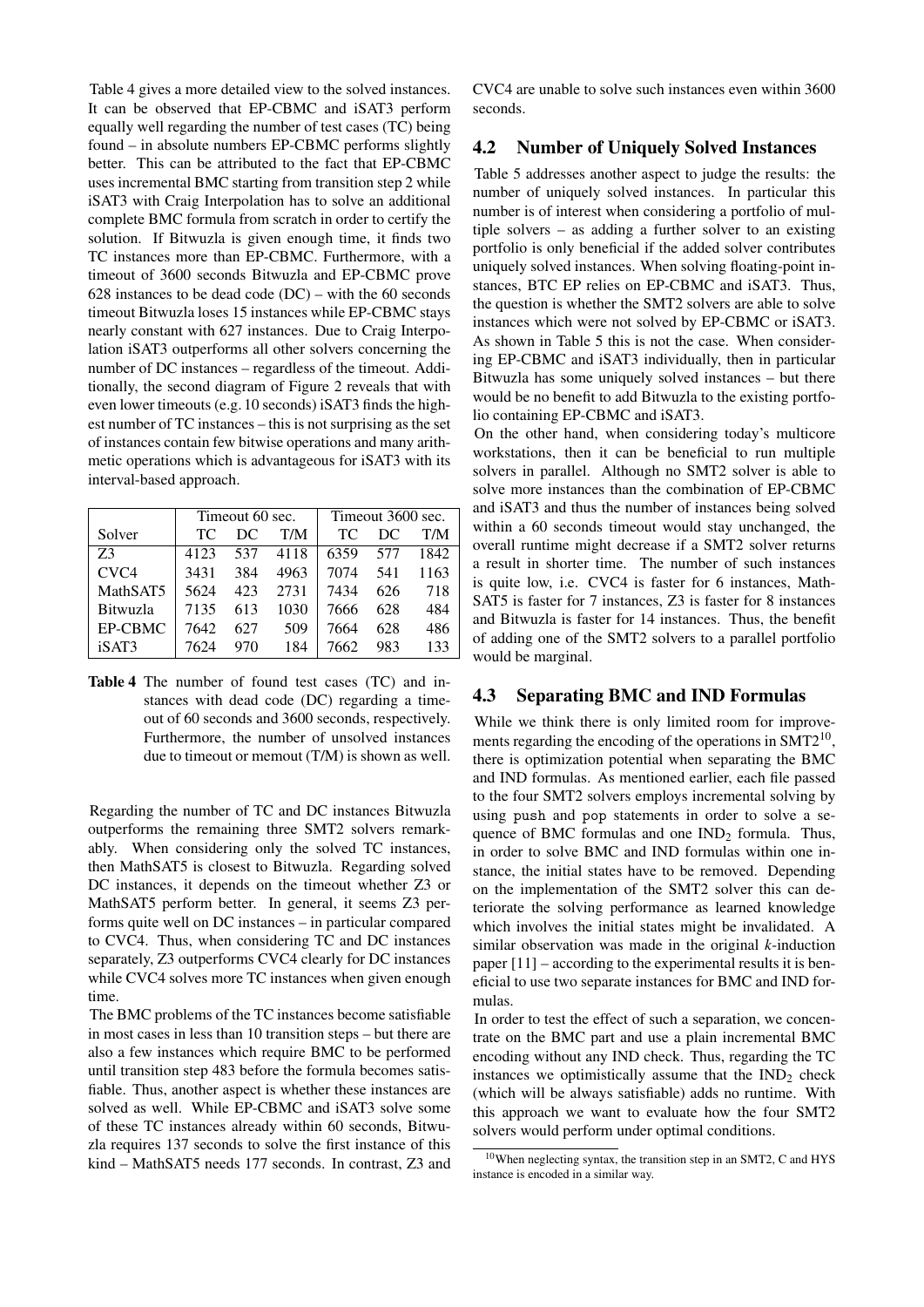|                  | Timeout 60 seconds |          |                |                      |     |          |                |                   |  |  |
|------------------|--------------------|----------|----------------|----------------------|-----|----------|----------------|-------------------|--|--|
|                  |                    | EC       | i3             | $EC+13$              |     | EC       | i3             | $EC+i3$           |  |  |
|                  |                    | uniq.    | uniq.          | uniq.                |     | uniq.    | uniq.          | uniq.             |  |  |
| Solver           | TC                 | ТC       | TC             | TC                   | DC  | DC       | DC             | DC                |  |  |
| Z3               | 4123               | $\Omega$ | 0              | $\Omega$             | 537 | $\Omega$ |                | $\Omega$          |  |  |
| CVC <sub>4</sub> | 3431               | $\Omega$ | 0              | $\Omega$             | 384 | $\Omega$ | 2              | 0                 |  |  |
| MathSAT5         | 5624               | $\Omega$ | 0              | $\Omega$             | 423 | 0        | $\overline{2}$ | $\mathbf{\Omega}$ |  |  |
| <b>Bitwuzla</b>  | 7135               |          | $\mathfrak{D}$ | $\Omega$             | 613 |          | 12             | $\Omega$          |  |  |
| <b>EP-CBMC</b>   | 7642               |          | 30             |                      | 627 |          | 19             |                   |  |  |
| iSAT3            | 7624               | 12       |                |                      | 970 | 362      |                |                   |  |  |
|                  |                    |          |                | Timeout 3600 seconds |     |          |                |                   |  |  |
| Z <sub>3</sub>   | 6359               | $\Omega$ | $\Omega$       | $\Omega$             | 577 | $\Omega$ | $\overline{2}$ | 0                 |  |  |
| CVC <sub>4</sub> | 7074               |          | 0              | 0                    | 541 | $\Omega$ | $\mathfrak{D}$ |                   |  |  |
| MathSAT5         | 7434               |          | 0              | 0                    | 626 | 0        | 16             |                   |  |  |
| <b>Bitwuzla</b>  | 7666               | 3        | 12             | $\Omega$             | 628 | $\Omega$ | 18             | $\theta$          |  |  |
| EP-CBMC          | 7664               |          | 13             |                      | 628 |          | 18             |                   |  |  |
| iSAT3            | 7662               | 11       |                |                      | 983 | 373      |                |                   |  |  |

Table 5 Overview of uniquely solved TC and DC instances regarding EP-CBMC (abbreviated EC), iSAT3 (abbreviated i3) and the union of EP-CBMC and iSAT3 (abbreviated EP+i3). For example, when considering a timeout of 3600 seconds EP-CBMC solves 13 TC instances which were not solved by iSAT3 while iSAT3 solves 11 TC instances being unsolved by EP-CBMC. Furthermore, it can be observed that no SMT2 solver is able to solve instances which were not solved by EP-CBMC or iSAT3 – i.e. both columns for EP+i3 contain only zeros.

Table 6 shows the results for the number of solved TC instances. We compare with the numbers of EP-CBMC and iSAT3 from Table  $4 - i.e.$  while the SMT2 solvers solve pure BMC instances, EP-CBMC and iSAT3 still perform *k*-induction and Craig Interpolation, respectively. For an easier comparison, column 2 in Table 6 includes in parenthesis the number of solved TC instances from Table 4. It can be observed that the number of instances solved by the SMT2 solvers increases considerably in most cases with the pure BMC encoding – e.g.MathSAT5 solves more than 1000 additional TC instances within the 60 seconds timeout. Furthermore, with a timeout of 3600 seconds Bitwuzla solves 12 instances which were not solved by any other solver. On the other hand, the number of instances being solved faster by Z3, CVC4, MathSAT5 or Bitwuzla compared to EP-CBMC and iSAT3 increases only marginally and stays below 30 for each SMT2 solver.

As observed in Section 4.1 with a timeout of 3600 seconds Bitwuzla already performs equally well as EP-CBMC regarding the number of solved instances – while EP-CBMC clearly outperforms Bitwuzla when considering a 60 seconds timeout. When using two SMT2 solver instances in order to solve the BMC and IND formulas separately, it can be expected that Bitwuzla reduces the distance to EP-CBMC and iSAT3 regarding the 60 seconds timeout – but even under optimal conditions for Bitwuzla (i.e. assuming  $IND_2$  causes no runtime) EP-CBMC and iSAT3 still solve roughly 150 TC instances more. Similarly, although MathSAT5 now solves more than 1000 additional TC instances, MathSAT5 is even under optimal conditions still roughly 900 instances behind EP-CBMC and iSAT3 – the gap from EP-CBMC and iSAT3 to CVC4 and Z3 is even larger. Thus, the overall ranking of the solvers stays unchanged.

#### 4.4 Encountered Issues

Bitwuzla is a new solver first presented in 2020. Thus, it can be expected that there might be issues when running the solver on benchmark instances it was not tested on. During our experiments we observed that Bitwuzla terminated abnormally on some instances – this was quickly fixed by the authors of Bitwuzla.

On the other hand, we did not expect problems with the more mature solvers Z3, CVC4 and MathSAT5. Hence, we were surprised that Z3 and the Windows version of Math-SAT5 returned spurious results in some cases. The issue in MathSAT5 is already fixed in version 5.6.5. Regarding Z3 the affected instances are rather large – therefore, we try to extract a smaller fragment still triggering the issue. Just submitting the original instances to a public issue tracker is not an option for us as the instances considered in this paper are confidential.

# 5 Conclusion

Inspired by the evaluation of [1] which benchmarked software model checkers on automotive code, we benchmarked in this paper SMT solvers on automotive code. The automotive code considered here is not identical to [1] but has similar characteristics. Our evaluation is motivated by the question whether off-the-shelf SMT solvers could supplement our current back-end solvers for floating-point instances within BTC EP – namely EP-CBMC (which is a wrapper for CBMC) and iSAT3. Thus, we compared both solvers with SMT solvers supporting the theory of bitvectors and the theory of floating-point. In order to reduce the effort regarding file formats, we concentrated on SMT solvers supporting the SMT2 format and selected Z3, CVC4, MathSAT5 and Bitwuzla.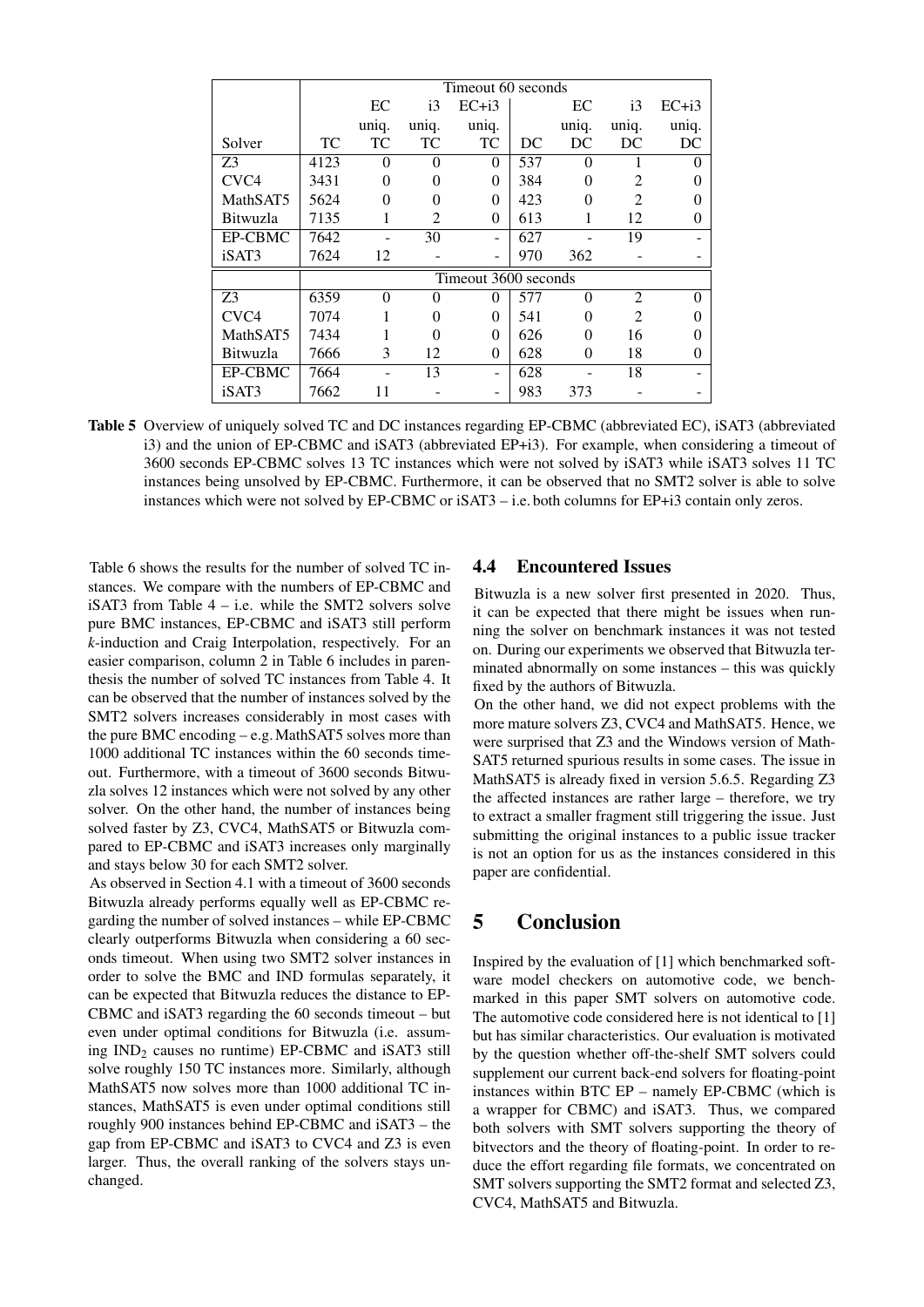|                  | Timeout 60 seconds |      |                      |                   |                   |  |  |  |  |
|------------------|--------------------|------|----------------------|-------------------|-------------------|--|--|--|--|
|                  |                    |      | ЕC                   | i3                | $EC+13$           |  |  |  |  |
|                  |                    |      | uniq.                | uniq.             | uniq.             |  |  |  |  |
| Solver           |                    | TC   | ТC                   | ТC                | TC                |  |  |  |  |
| Z3               | (4123)             | 4794 | 0                    | 0                 | 0                 |  |  |  |  |
| CVC <sub>4</sub> | (3431)             | 4191 | 0                    |                   | $\mathbf{\Omega}$ |  |  |  |  |
| MathSAT5         | (5624)             | 6716 | 0                    |                   | ∩                 |  |  |  |  |
| Bitwuzla         | (7135)             | 7471 | 2                    | 21                | $\mathbf{\Omega}$ |  |  |  |  |
| <b>EP-CBMC</b>   |                    | 7642 |                      | 30                |                   |  |  |  |  |
| iSAT3            |                    | 7624 | 12                   |                   |                   |  |  |  |  |
|                  |                    |      | Timeout 3600 seconds |                   |                   |  |  |  |  |
| Z3               | (6359)             | 6577 | 0                    | $\mathbf{\Omega}$ | 0                 |  |  |  |  |
| CVC <sub>4</sub> | (7074)             | 7288 |                      |                   | $\mathbf{\Omega}$ |  |  |  |  |
| MathSAT5         | (7434)             | 7561 |                      | $\mathbf{\Omega}$ |                   |  |  |  |  |
| <b>Bitwuzla</b>  | (7666)             | 7659 | 13                   | 12                | 12                |  |  |  |  |
| <b>EP-CBMC</b>   |                    | 7664 |                      | 13                |                   |  |  |  |  |
| iSAT3            |                    | 7662 |                      |                   |                   |  |  |  |  |

Table 6 Overview of the number of solved TC instances regarding a pure incremental BMC encoding for the SMT2 solvers by optimistically assuming that the  $IND<sub>2</sub>$  check adds no runtime. The numbers of the uniquely solved TC instances are regarding EP-CBMC (abbreviated EC), iSAT3 (abbreviated i3) and the union of EP-CBMC and iSAT3 (abbreviated EP+i3). The numbers in parenthesis for the SMT2 solvers are taken from Table 4 to allow an easier comparison. Even under this optimal condition no SMT2 solver is able to outperform EP-CBMC or iSAT3.

The instances used in our experiments originate from automatic test case generation. Besides generating test cases, it is additionally required that the solvers are able to detect dead code. Therefore, we used *k*-induction for the SMT2 solvers. Our SMT2 encoding includes BMC and *k*induction checks in one instance. Additionally, we tested the effect of separating BMC and *k*-induction formulas. Hence, when coming back to the two questions from Section 1 the answers are as follows:

1. *How do off-the-shelf SMT solvers perform on instances originating from automotive code?*

In order to answer this question, we used a timeout of 3600 seconds – i.e. we wanted to know how many instances can be solved at all when a solver has enough time. Regarding this timeout the four tested SMT2 solvers are ranked as follows: Bitwuzla is the clear winner (8294 solved instances), followed by Math-SAT5 (8060 solved instances), CVC4 (7615 solved instances) and Z3 (6936 solved instances). On the other hand, none of the SMT2 solvers was able to outperform EP-CBMC (8292 solved instances) or iSAT3 (8645 solved instances) – be it regarding the number of solved instances or runtime. Only Bitwuzla was able to solve the same number of instances as EP-CBMC.

2. *How do these solvers compare to the back-end solvers used in the commercial tool BTC EP – in particular when considering the default time limit of 60 seconds of BTC EP?*

EP-CBMC and iSAT3 dominate the four SMT2 solvers if only 60 seconds are available per instance as iSAT3 (8594 solved instances) and EP-CBMC (8269 solved instances) solve within 60 seconds nearly the same number of instances as within 3600 seconds. This is not the case for the SMT2 solvers. It can be observed that the gap to EP-CBMC and iSAT3 increases when decreasing the timeout. The ranking is as follows: Bitwuzla (7748 solved instances), MathSAT5 (6047 solved instances), Z3 (4660 solved instances) and CVC4 (3815 solved instances). It can be expected that these numbers improve when splitting the BMC and *k*-induction formulas to separate instances for the SMT2 solvers – but even under optimal conditions no SMT2 solver will solve as many instances as EP-CBMC or iSAT3.

To summarize, off-the-shelf SMT solvers are currently unable to outperform the back-end solvers used within BTC EP – in fact it is vice versa, i.e. the two backend solvers EP-CBMC and iSAT3 outperform Z3, CVC4, MathSAT5 and Bitwuzla on floating-point dominated automotive code.

Among the four SMT2 solvers Bitwuzla clearly outperforms the other three – but is still behind EP-CBMC and iSAT3 when considering practically relevant timeouts. On the other hand, with further optimizations, Bitwuzla might become a promising candidate to supplement our solver portfolio in future versions of BTC EP.

## References

- [1] L. Westhofen, P. Berger, and J. Katoen, "Benchmarking Software Model Checkers on Automotive Code," in *NFM 2020*, ser. Lecture Notes in Computer Science, R. Lee, S. Jha, and A. Mavridou, Eds., vol. 12229. Springer, pp. 133–150.
- [2] ISO, "Road vehicles Functional safety," 2011.
- [3] H. Kelly J., V. Dan S., C. John J., and R. Leanna K., "A Practical Tutorial on Modified Condition/Decision Coverage," Tech. Rep., 2001.
- [4] F. Neubauer, K. Scheibler, B. Becker, A. Mahdi, M. Fränzle, T. Teige, T. Bienmüller, and D. Fehrer, "Accurate Dead Code Detection in Embedded C Code by Arithmetic Constraint Solving," in *SCsquare 2016*, ser. CEUR Workshop Proceedings, E. Ábrahám, J. H. Davenport, and P. Fontaine, Eds., vol. 1804. CEUR-WS.org, pp. 32–38.
- [5] E. M. Clarke, D. Kroening, and F. Lerda, "A tool for checking ANSI-C programs," in *TACAS 2004*, ser. Lecture Notes in Computer Science, K. Jensen and A. Podelski, Eds., vol. 2988. Springer, pp. 168–176.